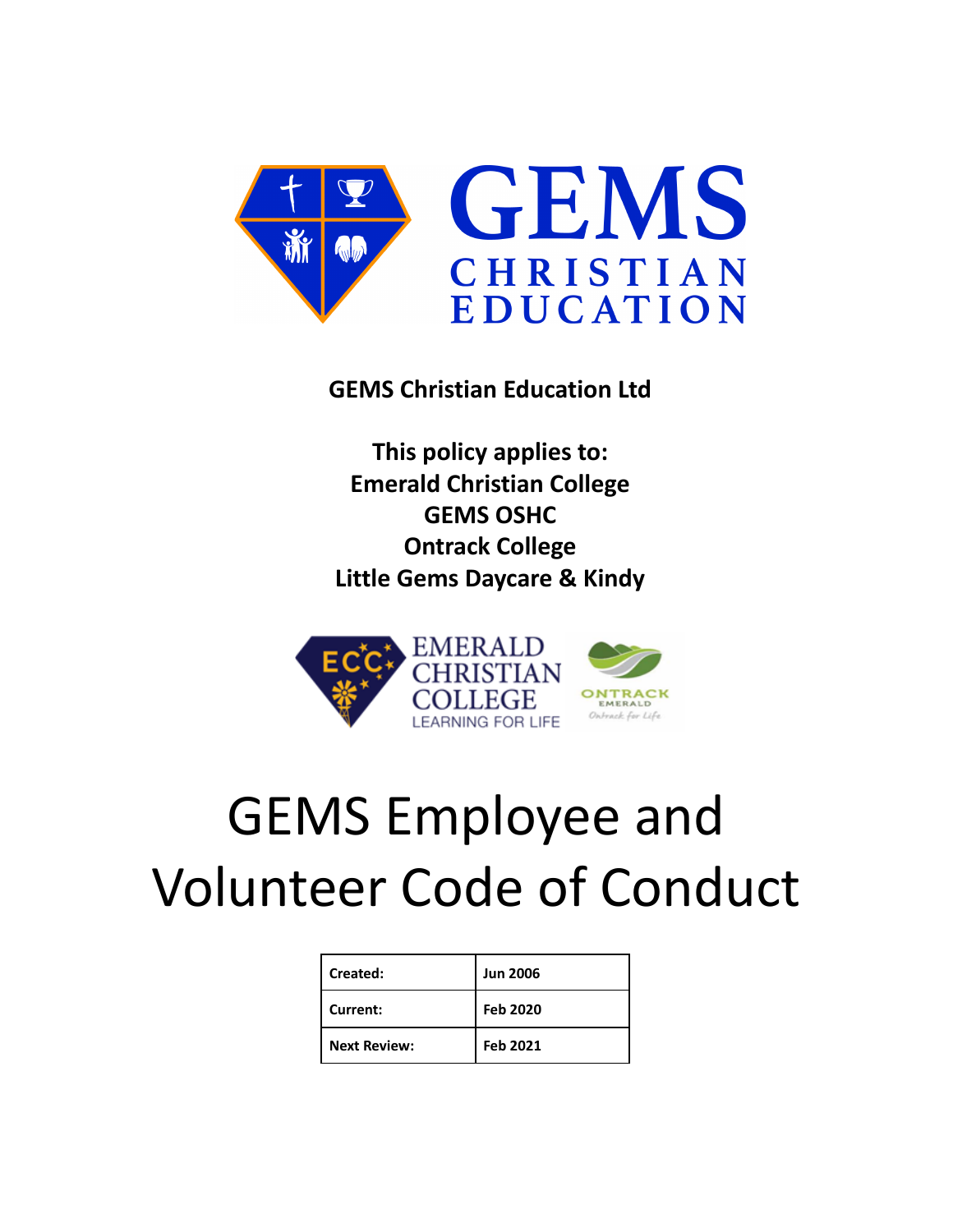# **Contents**

| <b>PURPOSE</b>                                                                         | 3              |
|----------------------------------------------------------------------------------------|----------------|
| <b>PRINCIPLES</b>                                                                      | 3              |
| <b>SCOPE</b>                                                                           | 3              |
| <b>RELEVANT LEGISLATION AND POLICIES</b>                                               | 4              |
| <b>DEFINITIONS</b>                                                                     | 4              |
| 1. What Is Expected Of You As An Employee or Volunteer?                                | 4              |
| 2. What Happens If I Breach The Code Of Conduct?                                       | 5              |
| 2.1 Factors to consider when deciding what action to take in regards to a breach.<br>5 |                |
| 2.2 Actions taken in regards to a breach of the Code of Conduct.                       | 5              |
| 3. Required Reporting                                                                  | 5              |
| 4. Respect for people                                                                  | 6              |
| 4.1 Working with Students                                                              | 6              |
| 4.2 Working with Others                                                                | 6              |
| 4.3 Discrimination or Harassment                                                       | 6              |
| 4.4 What to do                                                                         | 7              |
| 4.5 Our Stance                                                                         | 7              |
| 5. Duty Of Care And Work Health And Safety                                             | 7              |
| 5.1 Duty of Care as an Employee or Volunteer                                           | $\overline{7}$ |
| 5.2 Duty of Care to Students                                                           | 8              |
| 5.3 Your Obligation                                                                    | 8              |
| 6. Professional Relationships Between Employees, Volunteers and Students               | 8              |
| 6.1 Relationships with Students                                                        | 8              |
| 7. Appropriate Use Of Electronic Communication and Social Networking                   | 9              |
| 8. Use of Illicit Substances                                                           | 10             |
| 8.1 Illicit Substances                                                                 | 10             |
| 8.2 Alcohol                                                                            | 10             |
| 8.3 Tobacco/Electronic Cigarettes Or Like Products                                     | 11             |
| 9. Identifying And Managing Conflicts Of Interest                                      | 11             |
| 10. Declaring Gifts, Benefits And Bribes                                               | 11             |
| 10.2 Accepting Gifts And Other Benefits                                                | 11             |
| 10.3 If You Are Offered A Gift Or Benefit                                              | 12             |
| 10.4 When Such A Gift Is Accepted                                                      | 12             |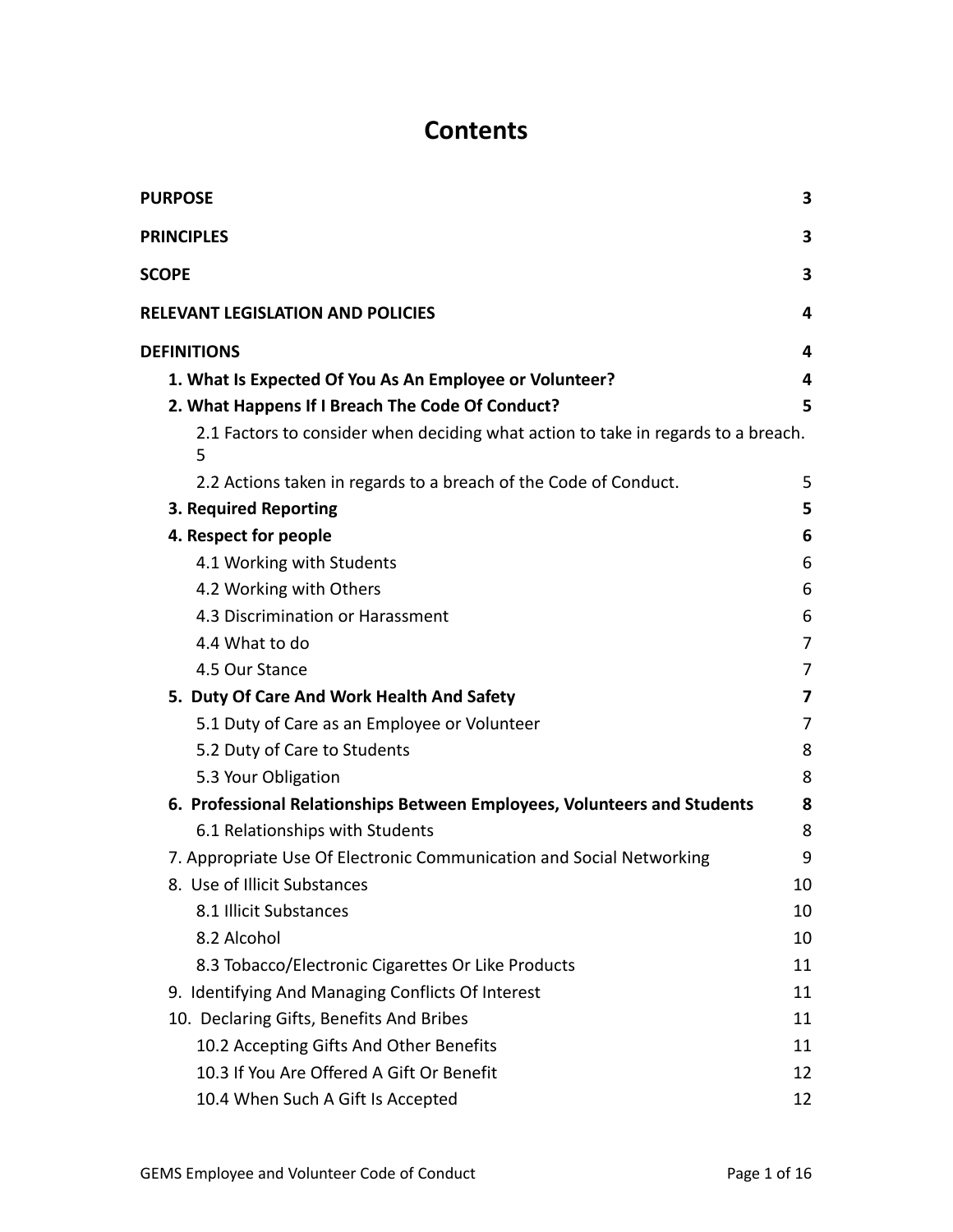| 10.5 Competition Prizes Through Work                      | 12 |
|-----------------------------------------------------------|----|
| 11. Communication And Protecting Confidential Information | 12 |
| 11.1 Personal Information                                 | 12 |
| 11.2 Internal Communications                              | 12 |
| 11.3 Media                                                | 12 |
| 11.4 Confidential information                             | 12 |
| 11.5 Privacy                                              | 13 |
| 12. Record keeping                                        | 13 |
| 12.1 Resposibilities                                      | 13 |
| 13. Copyright And Intellectual Property                   | 13 |
| 14. Employees and Volunteers Lifestyle Requirement        | 14 |
| 15. Statement of Faith                                    | 14 |
| 15. Dress Code                                            | 15 |
| 16. Curriculum Framework                                  | 15 |
| 17. Acknowledgement for New Employees and Volunteers      | 15 |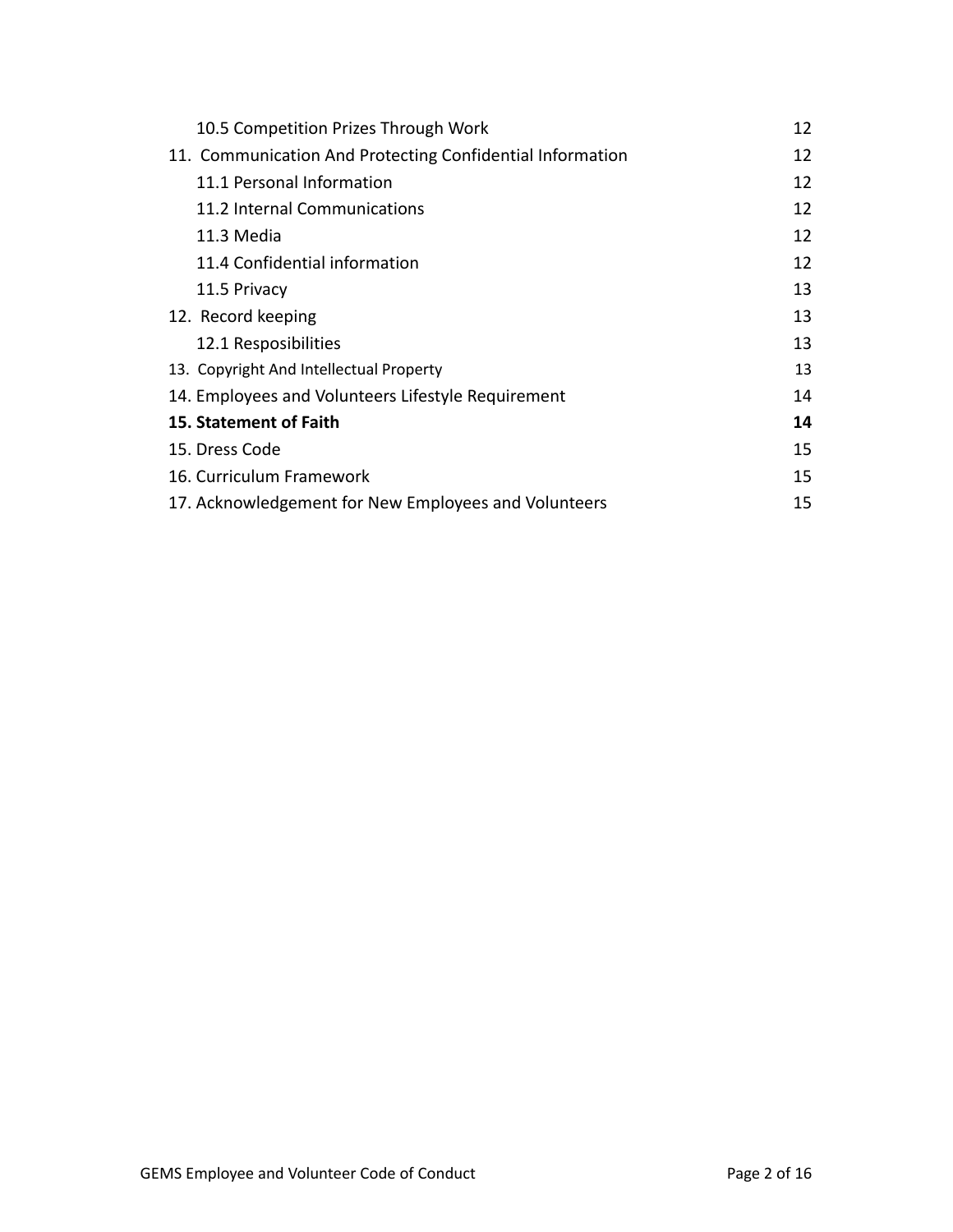#### *PURPOSE*

<span id="page-3-0"></span>This Code of Conduct is intended to be made available to GEMS Christian Education Ltd Employees at the commencement of their employment (e.g. preferably around induction and training) and it is to be available and/or provided to Employees during the course of their employment or involvement with the Company. The Code forms comprehensive directions to Employees and Volunteers, as to the expected standard of behaviour. This code does not apply to Contractors. Contractors must abide by the Contractors Agreement.

#### *PRINCIPLES*

<span id="page-3-1"></span>The aim of this *Code* is to:

- a) Is to outline the standards of behaviour expected of all Employees and Volunteers of GEMS Christian Education.
- b) Does not attempt to provide a detailed and exhaustive list of what to do in every aspect of your work. Instead, it sets out general expectations of the standards of behaviour required.
- c) Places an obligation on all Employees to take responsibility for their own conduct and to work with colleagues cooperatively to achieve a consultative and collaborative workplace where people are happy and proud to work.

#### *SCOPE*

<span id="page-3-2"></span>By accepting employment with GEMS Christian Education Ltd, you must be aware of and comply with this *Code.* Therefore, you must:

- a) Conduct yourself, both personally and professionally in a manner that upholds the ethos and reputation of the Company in accordance with the Foundation Statements.
- b) Comply with the Company's policies and procedures.
- c) Act ethically and responsibly.
- d) Be accountable for your actions and decisions.

*As an Employee and Volunteer, you should be aware of the Company's policies and procedures, particularly those that apply to your work. These may be available online and others will be made available to you through induction and training and development programs.*

If you are uncertain about the scope or content of a policy with which you must comply, you should seek clarification from your Principal or Supervisor. You should also be familiar with the legislation under which you are employed as this may specify requirements with which you need to comply.

This Code is not intended to be contractual in nature and does not impose any contractual obligations on the Company. The Company reserves the right at its sole discretion to vary or cancel this Code at any time.

Nothing in this Code should be taken to limit the circumstances in respect of which the Company may take disciplinary action in respect of an Employee or Volunteer.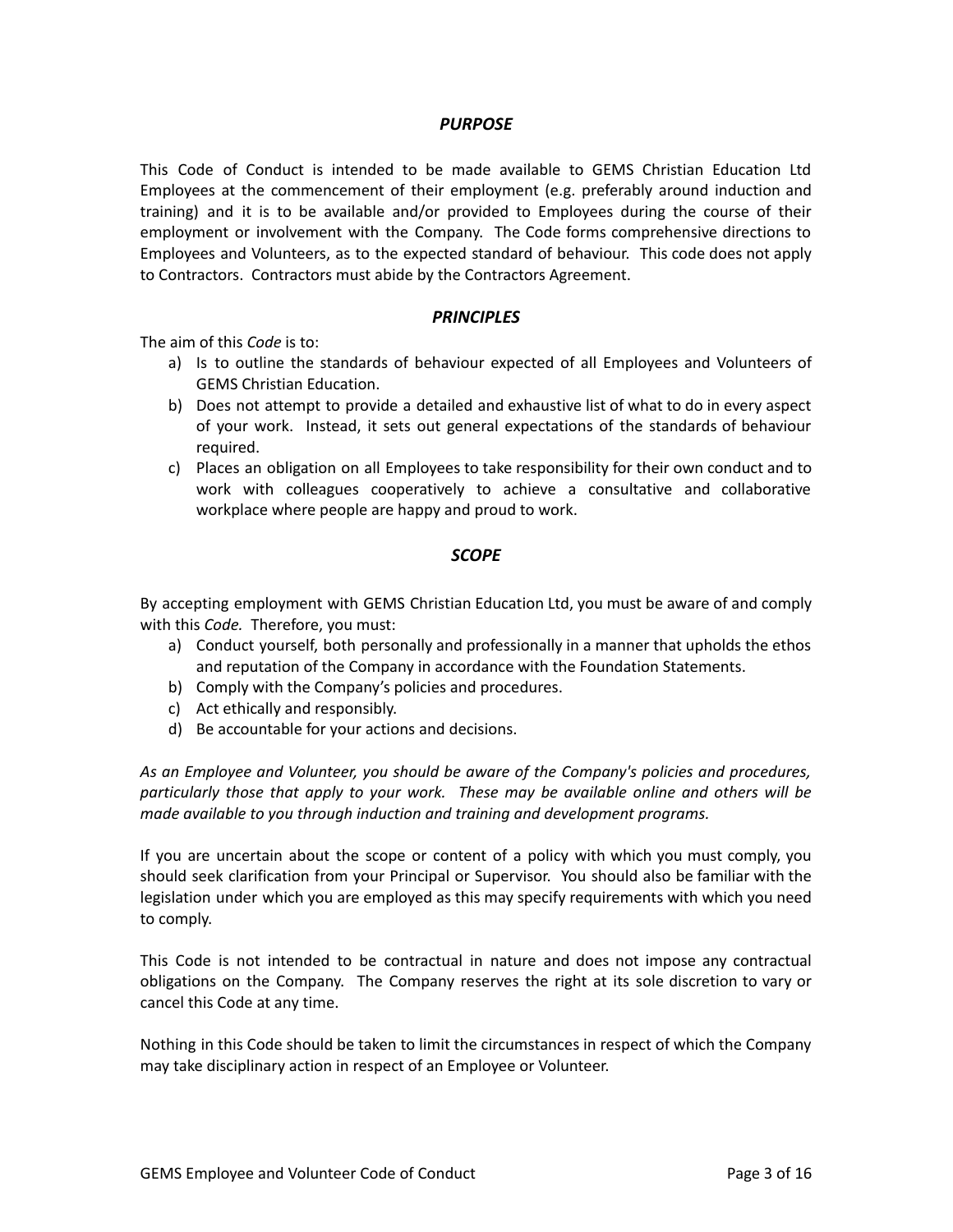# <span id="page-4-0"></span>*RELEVANT LEGISLATION AND POLICIES*

- GEMS Foundation Statements
- GEMS Covid-19 Policy and Procedures
- GEMS Contractor Agreement
- **GEMS Child Protection Policy**
- GEMS Sexual Harassment Policy
- GEMS Workplace Bullying Policy
- **•** GEMS Employee Dress Policy
- Queensland/Federal Discrimination Legislation
- Queensland Work Health and Safety Legislation

#### <span id="page-4-1"></span>*DEFINITIONS*

- a) **The Company** refers to GEMS Christian Education Ltd as a whole, its Employees, Properties, Assets, etc…
- b) **Campuses** properties under the Company (Little Gems, Emerald Christian College and Ontrack).
- c) **The Board** refers to the Directors and Board Members of Gems Christian Education Ltd.
- d) **Chair of the Board** Elected Chairperson of the Board.
- e) **The Executive Principal** refers to the person responsible for all Company operations.
- f) **The Principal** the current Principal of each Campus.
- g) **Dean** refers to the heads of Primary or Secondary.
- h) **Policy** refers to this Policy any other Policy will be referenced by full name.
- i) **Employees** all Employees of GEMS Christian Education Ltd, including but not limited to Teachers, Administration, Auxiliary, Trainees, etc…
- j) **Students** refers to all Students under GEMS Christian Education Ltd.
- k) **Caregivers** Parents Guardians and Carers directly responsible for the care and needs of individual Students.
- l) **Visitors** includes Parents, Guardians and Carers of Students as well as Members of the Public.
- m) **Volunteers** anyone who is permitted to act in the capacity of a Volunteer for Gems Christian Education Ltd.
- n) **Workplace** a place where work is carried out for the Company and includes any place where a Worker goes, or is likely to be, while at work.
- o) **Worker** anyone who is carrying out works for the Company and includes Employees, Visitors, Volunteers and Contractors.
- p) **Other and/or Persons** anyone not listed above.

# <span id="page-4-2"></span>*1. What Is Expected Of You As An Employee or Volunteer?*

As a Company Employee or Volunteer, you are expected to:

- a) Perform your duties to the best of your ability and be accountable for your performance.
- b) Follow reasonable instructions given by the Executive Principal, Principal, your Supervisor or their Delegate.
- c) Comply with lawful directions.
- d) Carry out your duties in a professional, competent and conscientious manner, while seeking suitable opportunities to improve your knowledge and skills, including through participation in relevant professional development and training programs.
- e) Act honestly and in good faith in fulfilling your duties.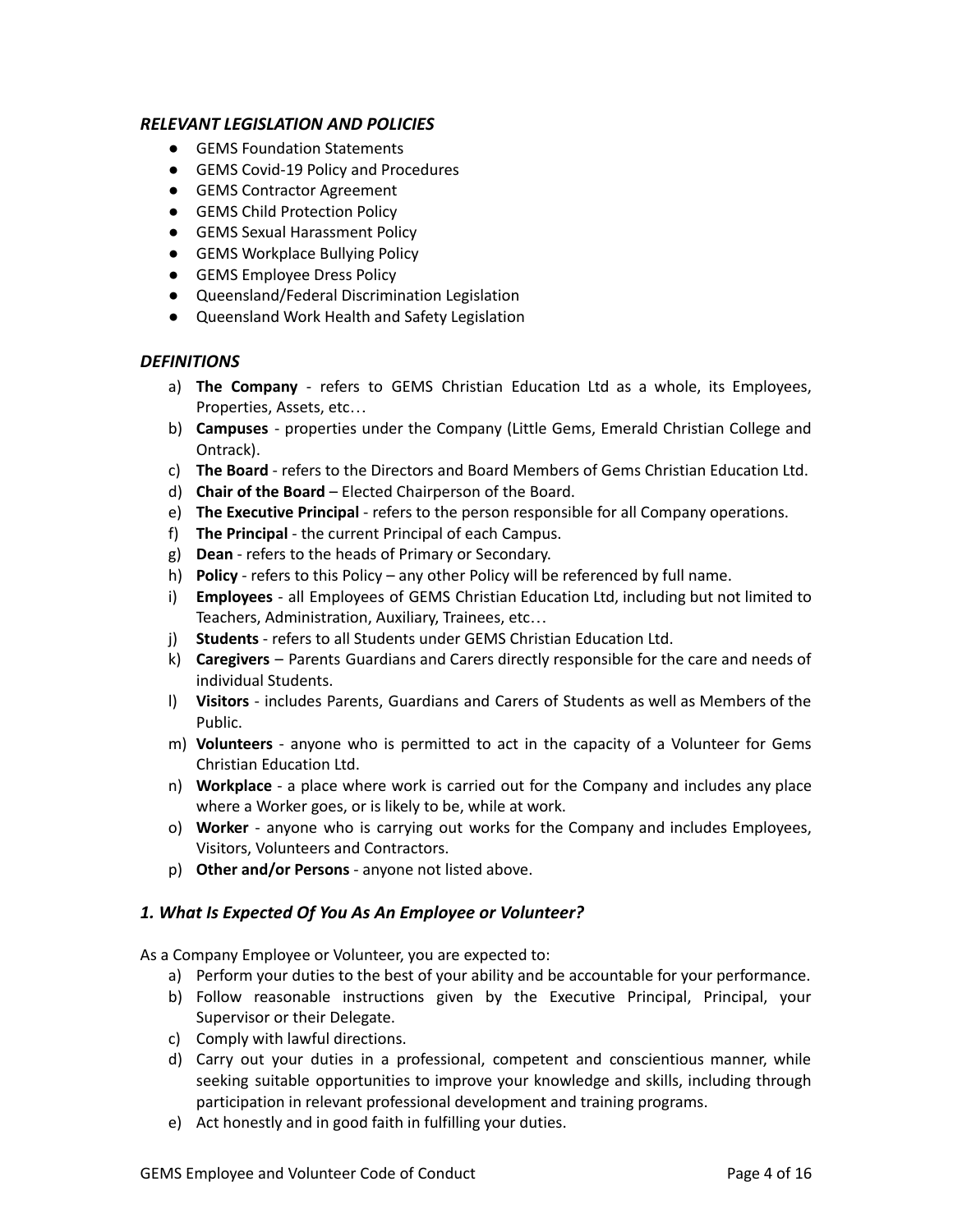- f) Be courteous and responsive in dealing with your Colleagues, Students, Caregivers and Members of the Public.
- g) Work collaboratively with your Colleagues.
- h) Ensure that your conduct, whether during or outside working hours, is consistent with the Company's ethos and does not damage the reputation of the Company.

## <span id="page-5-0"></span>*2. What Happens If I Breach The Code Of Conduct?*

As a GEMS Christian Education Employee or Volunteer, you hold a position of trust and are accountable for your actions.

Should an Employee or Volunteer breach the Code of Conduct:

- a) The consequences of inappropriate behaviour and breaches of this *Code* will depend on the nature of the breach.
- b) Employees and Volunteers should report possible breaches by Colleagues to their Supervisor or Principal**.** If the possible breach is by their Supervisor then it should be reported to the Principal or Executive Principal.

#### <span id="page-5-1"></span>**2.1 Factors to consider when deciding what action to take in regards to a breach.**

The Company may include the following when considering a breach:

- a) The seriousness of the breach.
- b) The likelihood of the breach occurring again.
- c) Whether the Employee or Volunteer has committed the breach more than once.
- d) The risk the breach poses to other Employees, Students or any other Persons.
- e) Whether the breach would be serious enough to warrant formal disciplinary action.

#### <span id="page-5-2"></span>**2.2 Actions taken in regards to a breach of the Code of Conduct.**

Actions that may be taken by the Company in respect of a breach of the Code include:

- a) Management or remedial action.
- b) Re-training.
- c) Disciplinary action ranging from a warning to termination of employment.

The Company will reserve the right to determine in its entirety the response to any breach of this Code.

#### <span id="page-5-3"></span>*3. Required Reporting*

Employees and Volunteers are required to report certain information to the Company, as such you must report to the Principal or your Supervisor:

All Employees are required to inform their immediate Supervisor who will report to the Principal if they are charged with or convicted of a serious offence (those punishable by 12 months or more in jail). You must also inform your immediate Supervisor who will report to the Principal if you become the subject of an Apprehended Violence Order.

If, through your employment with the Company, you become aware of a serious crime committed by another Person, you are required to report it to the Principal, who may be required to inform the Police.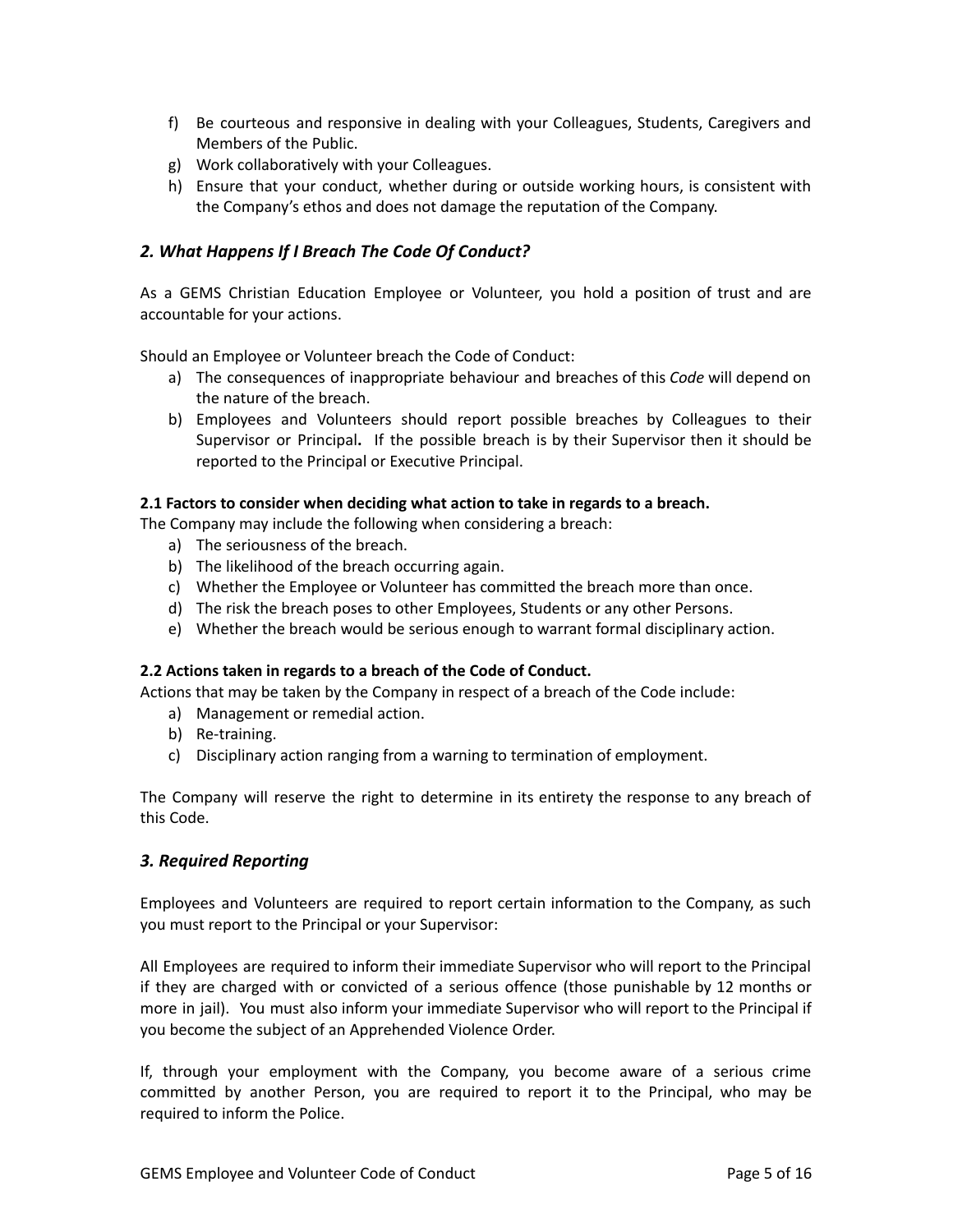As an Company Employee, you must report to your Principal:

- a) Any concerns that you may have about the safety, welfare and well being of a Student, child or young person.
- b) Any concerns you may have about the inappropriate actions of any other Employee or Volunteer that involves Students, children or young people.
- c) Any concerns you may have about any other Employee or Volunteer engaging in 'reportable conduct' or any allegation of 'reportable conduct' that has been made to you.
- d) If you become aware that an Employee or Volunteer has been charged with or convicted of an offence (including a finding of guilt without the court proceeding to a conviction) involving 'reportable conduct'.
- e) If you become the subject of allegations of 'reportable conduct' whether or not it relates to your employment or volunteering in the Company.

Please note that Teachers and some other Employees have mandatory reporting obligations where they have reasonable grounds to suspect a child under the age of 18 years is at risk of significant harm and have current concerns about the safety, welfare and wellbeing of the child. You should refer to the GEMS Child Protection Policy for further information about these obligations.

# <span id="page-6-0"></span>*4. Respect for people*

Gems Christian Education expects Employees and Volunteers to treat each other with respect and courtesy. Our daily interaction with others reflects on the Company's reputation. Therefore, all Employees are expected to be approachable, courteous and prompt in dealing with other people, including Students, Caregivers, other Employees and members of the community.

#### <span id="page-6-1"></span>**4.1 Working with Students**

Employees and Volunteers who work with Students have a special responsibility in presenting themselves as appropriate role models for those Students. Modeling effective leadership and respect in your interactions with Students can have a profoundly positive influence on a Student's personal and social development.

#### <span id="page-6-2"></span>**4.2 Working with Others**

Similarly, it is important that as a GEMS Christian Education Employee or Volunteer treat your Colleagues, other Employees, Contractors, Students and Caregivers with respect. Rude or insulting behaviour, including verbal and non-verbal aggression, abusive, threatening, intimidating or derogatory language and physical abuse or intimidation towards others is unacceptable. You must not use information and communication technologies, such as email, mobile phones, text or instant messaging, blogs, social media sites and other websites to engage in this type of behaviour.

#### <span id="page-6-3"></span>**4.3 Discrimination or Harassment**

As a GEMS Christian Education Employee or Volunteer, towards Others you must not:

- a) Discriminate.
- b) Harass for an unlawful reason.
- c) Bully.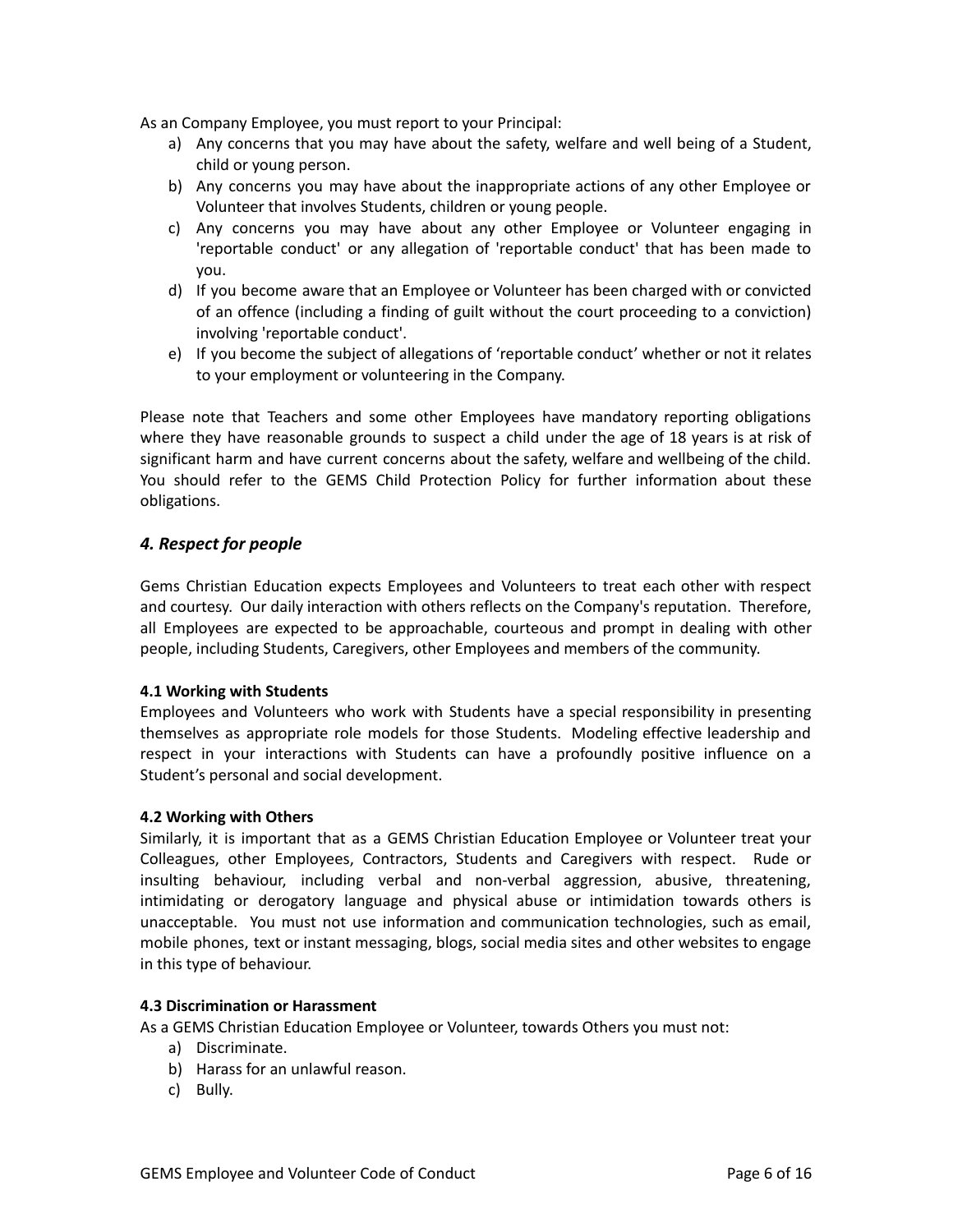Your obligations in this regard, including the list of unlawful reasons, are set out in the GEMS Sexual Harassment and GEMS Workplace Bullying Policies. Unlawful harassment or discrimination may constitute an offence under State or Federal Discrimination Legislation. Bullying may be a breach of your obligations under Queensland Work Health and Safety Legislation or your duty of care at Common Law.

#### <span id="page-7-0"></span>**4.4 What to do**

If you believe you are being unlawfully harassed or discriminated against or bullied:

- a) Where you feel comfortable ask the Person to stop, or make it clear that you find the behaviour offensive or unwelcome. It may be useful to speak with your Supervisor or Dean in the first instance to seek guidance on how to do this.
- b) Raise the issue as an offical complaintin accordance with the GEMS Sexual Harassment and Workplace Bullying Policies as soon as possible after the incident(s) have occurred.

#### <span id="page-7-1"></span>**4.5 Our Stance**

GEMS Christian Education takes reports of unlawful discrimination and harassment or bullying seriously and will consider action deemed appropriate if such conduct is found to have occurred including disciplining or dismissing offenders. Many incidents can be addressed effectively if reported early.

#### **4.6 Maliciousness**

If you lie about or exaggerate a complaint, the Company will view this as a very serious matter, and you may be disciplined or dismissed.

# <span id="page-7-2"></span>*5. Duty Of Care And Work Health And Safety*

As a GEMS Christian Education Employee, you have a duty of care to Students in your charge to take all reasonable steps to protect Students from risks of harm that can be reasonably predicted.

This duty encompasses a wide range of matters, including (but not limited to):

- a) The provision of adequate supervision.
- b) Ensuring grounds, premises and equipment are safe for Students' use.
- c) Implementing strategies to prevent bullying from occurring.
- d) Providing medical assistance (if competent to do so), or seeking assistance from a medically trained person to aid a Student who is injured or becomes sick at GEMS Christian Education Campus or event.

#### <span id="page-7-3"></span>**5.1 Duty of Care as an Employee or Volunteer**

As an Employee or Volunteer, you have a duty of care to the Students in your charge. That duty is to take all reasonable steps to protect Students from risks of harm that can be reasonably predicted. For example, risks from known hazards and from foreseeable risk situations against which preventative measures can be taken. The standard of care that is required, for example the degree of supervision, needs to be commensurate with the Students' maturity and ability.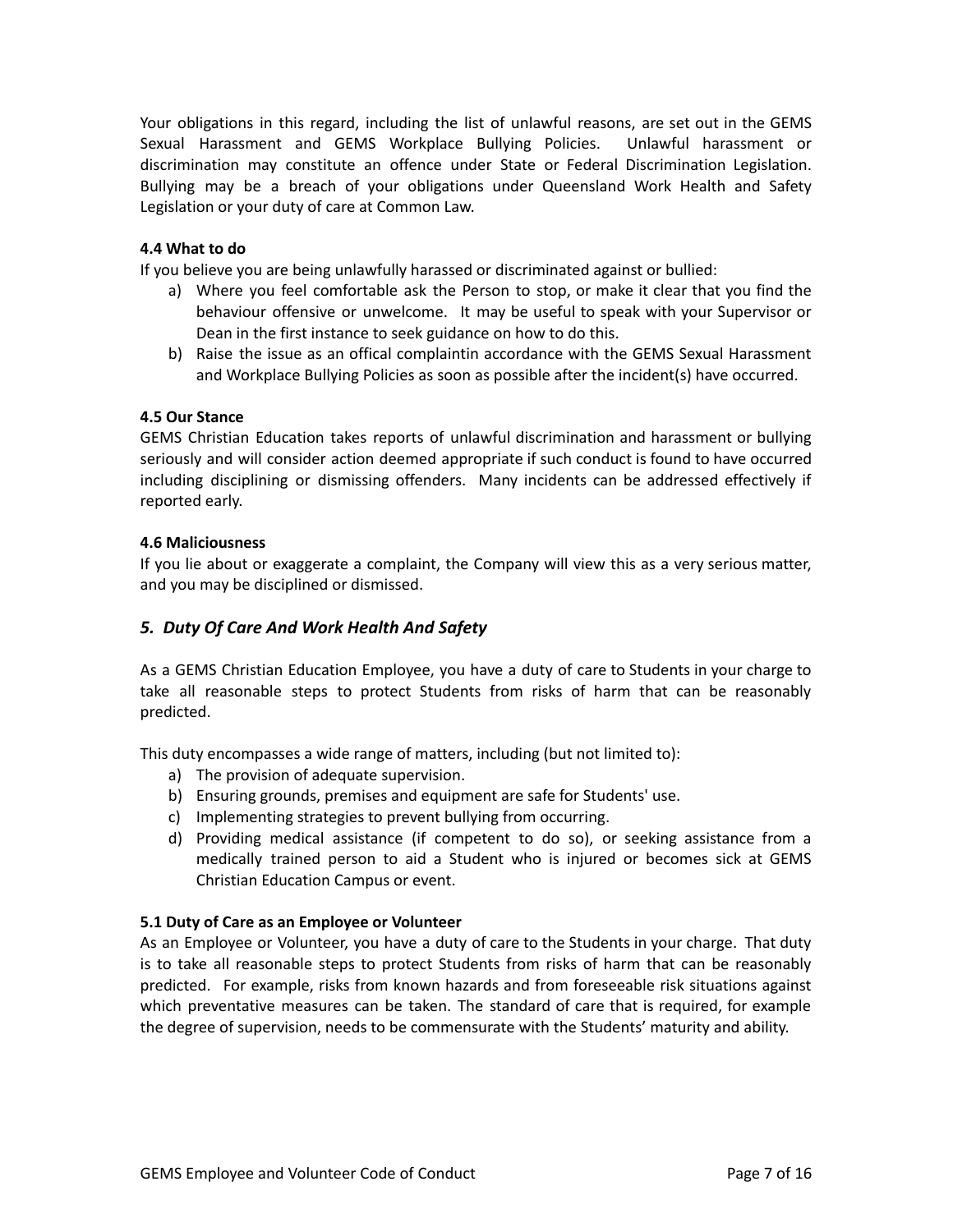#### <span id="page-8-0"></span>**5.2 Duty of Care to Students**

This applies during all activities and functions conducted or arranged by GEMS Christian Education. The risks associated with any activity need to be assessed and managed before the activity is undertaken.

#### <span id="page-8-1"></span>**5.3 Your Obligation**

You should ensure that you are aware of the GEMS Christian Education policies and procedures in relation to these activities. Please refer to the "Relevant Legislation and Policies" Section of this document.

#### <span id="page-8-2"></span>*6. Professional Relationships Between Employees, Volunteers and Students*

In relation to physical contact with Students:

- a) You must not impose physical punishment on a Student in the course of your professional duties (this includes your own children).
- b) When physical contact with a Student is a necessary part of the teaching/learning experience you must exercise caution to ensure that the contact is appropriate and acceptable. You should seek reassurance from the Student by asking for a volunteer if necessary to demonstrate a particular activity.
- c) Attention to the toileting needs of young Students should be done with caution. It may be appropriate to have the door open. For Students with a disability the management of toileting needs should be included in the Student's individual management plan.
- d) When congratulating a Student, a handshake, pat on the shoulder or brief hug are acceptable as long as the Student is comfortable with this action. Please refer to the GEMS Covid-19 Policy for guidance.
- e) Assessing a Student who is injured or ill may necessitate touching the Student. Always advise the Student of what you intend doing and seek their consent.
- f) Sometimes in ensuring duty of care you may be required to restrain a Student from harming him/herself or Others using reasonable force. Any such strategy must be in keeping with the Manual Handling of Students or individual Student management plans. You should report and document any such incidents.

#### <span id="page-8-3"></span>**6.1 Relationships with Students**

GEMS Christian Education Employees and Volunteers *must not* have a romantic or sexual relationship with any Student. It is irrelevant whether the relationship is homosexual or heterosexual, consensual or non-consensual or condoned by Parents or Caregivers. You are reminded of:

- a) The law prohibiting sexual relations with a person under the age of consent (16 years).
- b) The law prohibiting sexual relations between a Teacher and their Student under the age of 18 years.

You must not develop a relationship with any Student that is, or that can be interpreted as having a personal rather than a professional interest in a Student. An overly familiar relationship with any Student (including any Adult Student) that you are responsible for teaching, tutoring, advising, assessing, or for whom you provide pastoral or welfare support raises serious questions of conflict of interest, trust, confidence, dependency, and of equality of treatment. Such relationships may also have a negative impact on the teaching and learning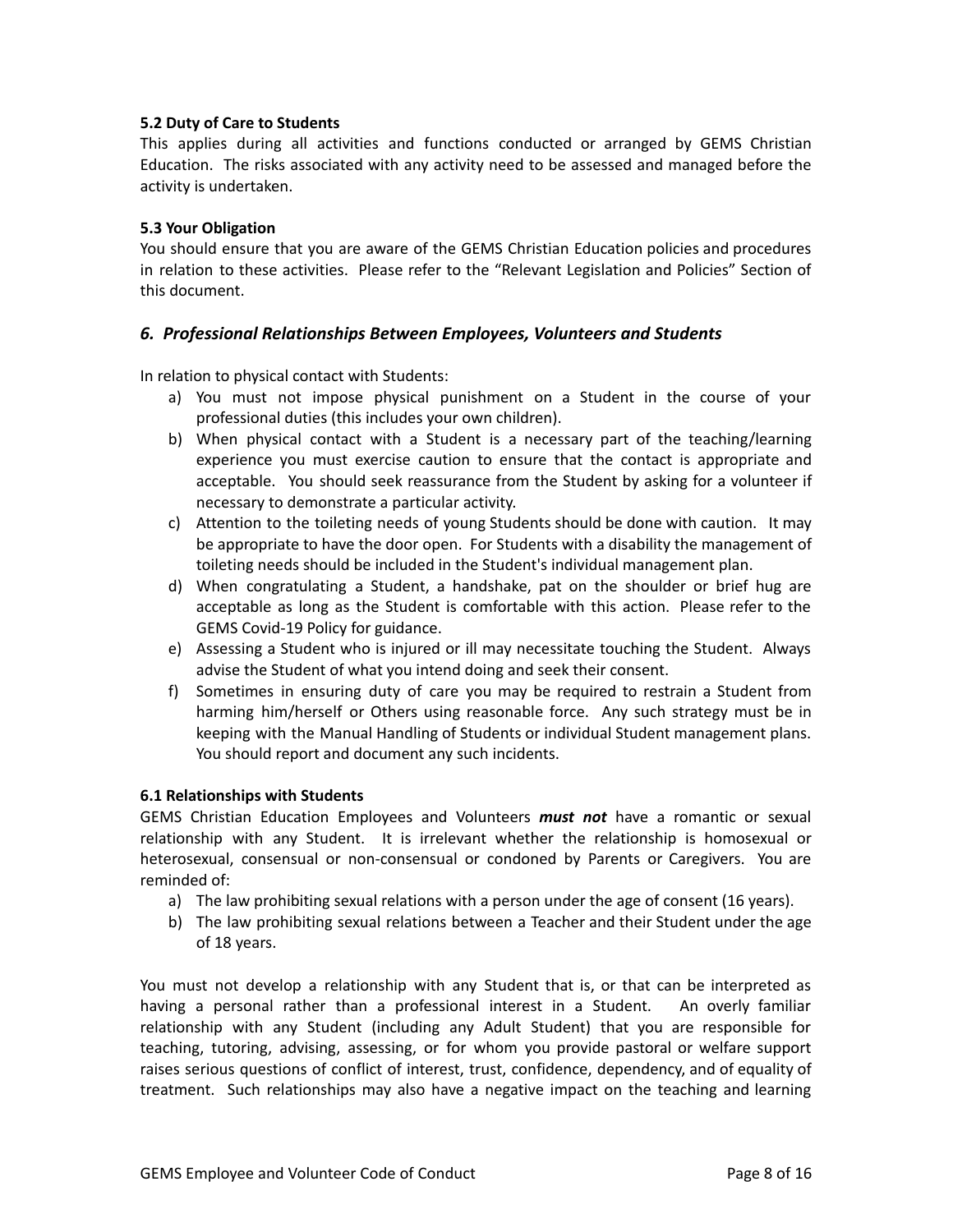environment for other Students and Colleagues, and may carry a serious reputation risk for the Company.

If you consider that a Student is being overly familiar, seeking to establish a personal relationship with you or has developed a 'crush' on you, you should report your concerns to your Supervisor and/or the Principal as soon as possible so that a plan can be developed to manage the situation effectively and sensitively.

At all times when speaking with Students care must be taken to use appropriate language. You must always treat Students with respect and without favouritism. There is no place for sarcasm, derogatory remarks, inappropriate familiarity or offensive comments.

You may, as part of your pastoral care role, engage in discussions with Students. This is entirely appropriate. However you must be cautious about making personal comments about a Student or asking questions that probe your own or a Student's sexuality or relationships. You must not hold conversations with a Student of an intimately personal nature where you disclose information about yourself. Appropriate Employees or Counsellors will provide help only for those problems or issues that are within the reasonable boundaries of their competence and responsibility.

Unless you have the express permission of the Executive Principal and their Caregivers. You **must not:**

- a) Invite Students to your home.
- b) Visit Students at their home.
- c) Attend parties or socialise with Students,
- d) Engage in tutoring or coaching Students without the express permission of the Principal.
- e) Invite Students to join your personal electronic social networking site or accept Students' invitations to join their social networking site (see Section 7 - Appropriate use of electronic communication and social networking sites).
- f) Give gifts to Students. You should also carefully consider your position before accepting any gift from a Student (see Section 10 - Declaring gifts, benefits and bribes).
- g) Wherever practical, you should avoid teaching or being involved in educational decisions involving family members or close friends. Where it is not practical to avoid such situations completely, another Teacher should make any significant decisions relating to the Student's assessments and have those endorsed by a Supervisor.
- h) You should be aware of, and sensitive to, Students with culturally diverse or indigenous backgrounds and cultural practices that may influence the interpretation of your behaviour.

Please refer to the GEMS Child Protection Policy.

#### <span id="page-9-0"></span>*7. Appropriate Use Of Electronic Communication and Social Networking*

GEMS Christian Education Ltd provides electronic communication facilities for its Students and Employees for education or administrative purposes. It monitors and views data stored or transmitted using the Company's facilities. By its nature, electronic communication is a fast and informal way of communicating. However, once a document or image has been sent there is no way to recall it and it exists forever.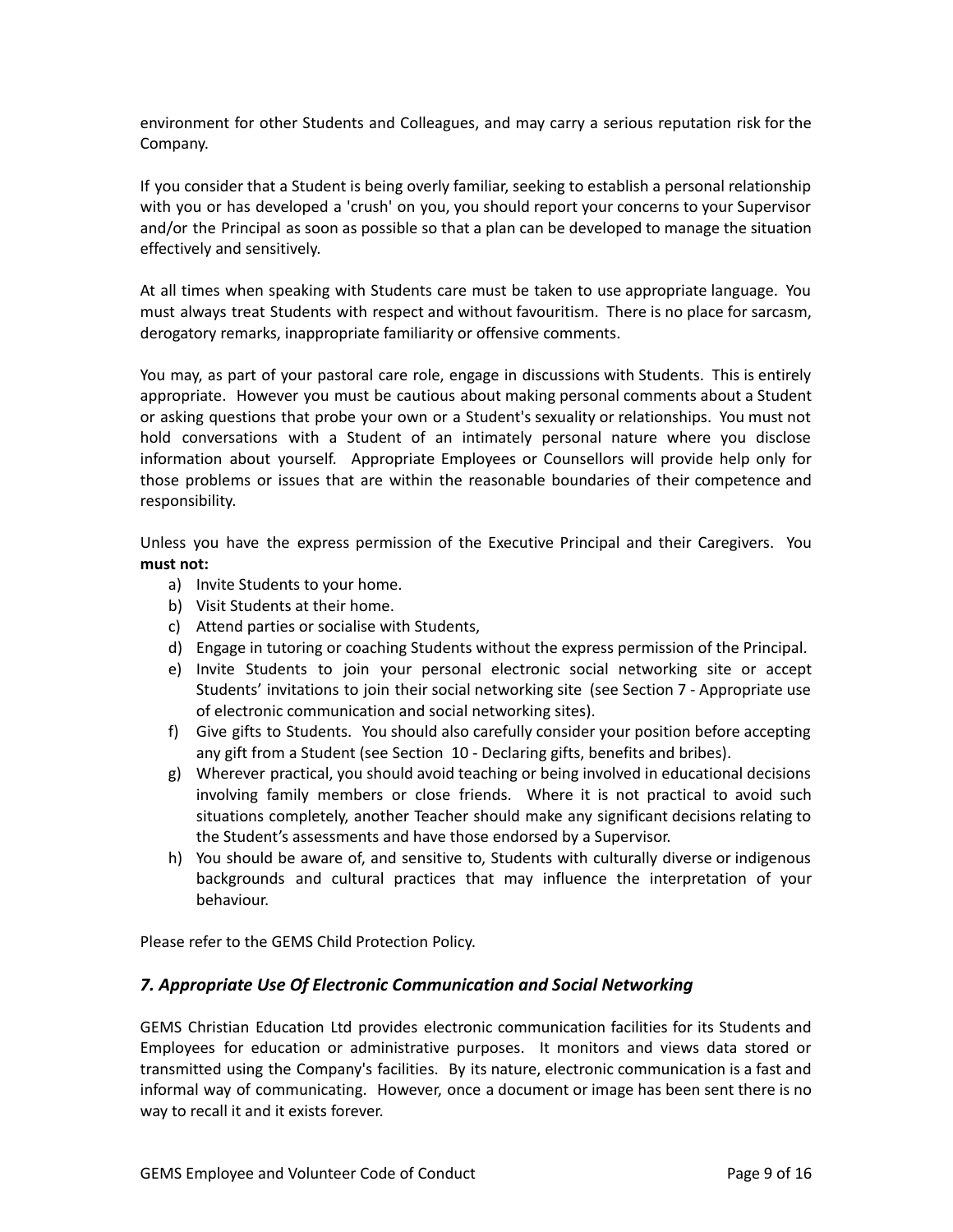Please refer to the GEMS Employee Digital Technology Usage Agreement.

#### <span id="page-10-0"></span>*8. Use of Illicit Substances*

Work Health and Safety is of fundamental importance to the Company. Maintaining a safe work environment requires everyone's continuous cooperation.

GEMS Christian Education Employees and Volunteers are responsible for ensuring their capacity to perform their duties is not impaired by the use of illicit substances and that the use of such substances does not put at risk themselves or any other person's health and safety.

As an Employee or Volunteer, you must:

- a) Not attend work under the influence of alcohol, illegal drugs or non-prescribed and/or restricted substances.
- b) Not consume alcohol, illegal drugs or non-prescribed and/or restricted substances while at work.
- c) Notify your Supervisor if you are aware that your work performance or conduct could be adversely affected as a result of the effect of a prescribed medication.
- d) Take action to resolve any alcohol or other drug-related problems that you may have.
- e) Consult with your Supervisor or Principal if you are concerned about working with other Employees who may be affected by illicit substances or medications.

#### <span id="page-10-1"></span>**8.1 Illicit Substances**

As a GEMS Christian Education Employee or Volunteer, you must not:

- a) Have illicit substances in your possession while at work. Any illicit substance found on Company property or in the possession of any Person on Company property may result in disciplinary action including the termination of employment and referral to the Police.
- b) Give Students or other Employees illicit or restricted substances, or encourage or condone their use.
- c) Supply or administer prescription or non-prescription medications to Students unless authorised to do so.

#### <span id="page-10-2"></span>**8.2 Alcohol**

As a GEMS Christian Education Employee or Volunteer you must not take onto the premises or consume alcohol during work hours or at any GEMS Christian Education function at any time Students are present, including those events conducted outside Company premises.

A Company function is any occasion organized by the Company and/or in the Company's name, including dances, farewells, excursions, sporting fixtures and fundraising events.

As a GEMS Christian Education Employee or Volunteer you must not:

- a) Purchase alcohol for, or give alcohol to, any Student (or to any other Person under the age of 18 years).
- b) Encourage or condone the use of alcohol by Students of any age during educational activities.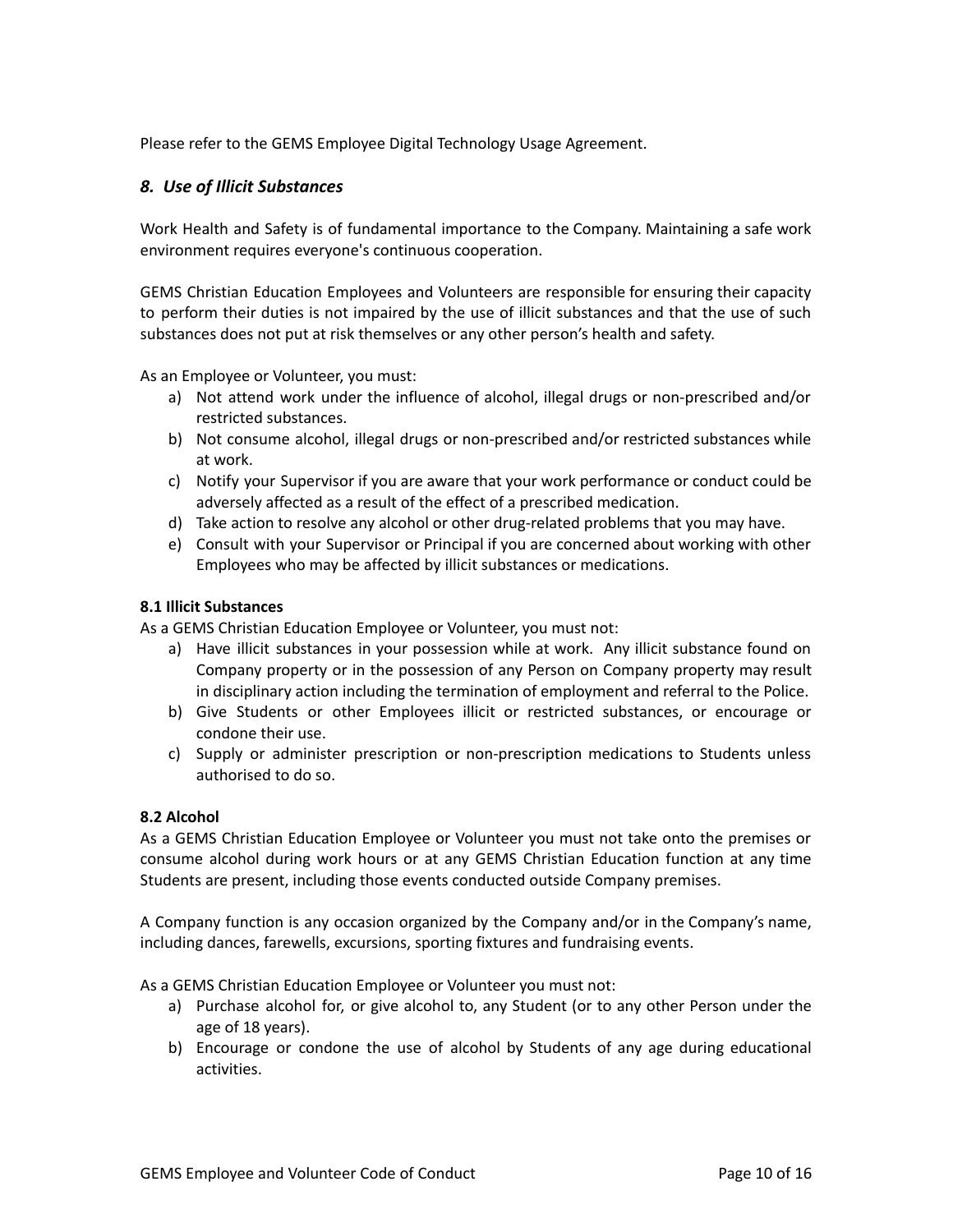#### <span id="page-11-0"></span>**8.3 Tobacco/Electronic Cigarettes Or Like Products**

As a GEMS Christian Education Employee or Volunteer you must not smoke or permit smoking in any Company buildings, enclosed area or on Company grounds. This includes all buildings, gardens, sports fields, cars and car parks.

You must not purchase tobacco or tobacco products for any Student, or give them tobacco or tobacco products.

Students, Employees, Volunteers, Caregivers and any other Persons are prohibited from using alcohol and/or tobacco at school functions and activities regardless of venue. Please refer to the GEMS Illicit Substances Policy.

#### <span id="page-11-1"></span>*9. Identifying And Managing Conflicts Of Interest*

Private interests can, or have, the potential to influence a Person's capacity to perform their duties and in turn compromise their integrity and that of the Company.

As a GEMS Christian Education Employee or Volunteer, you must not act in conflict with the Company's best interests. A conflict of interests can involve:

- a) Pecuniary interests i.e. financial gain or loss or other material benefits.
- b) Non-pecuniary interests i.e. favours, personal relationships and associations. It may not only be about your own interests but it may include:
	- i) The interests of members of your immediate family or relatives (where these interests are known).
	- ii) The interests of your own business partners or associates, or those of your workplace.
	- iii) The interests of your friends.

When faced with a situation in which conflict of interests may be present, you should report any potential or real conflict to your Supervisor or the Principal. You should also report situations where a Superior or Colleague who has an identified conflict is, or may be perceived as, unduly influencing your decision.

#### <span id="page-11-2"></span>*10. Declaring Gifts, Benefits And Bribes*

As a GEMS Christian Education Employees and Volunteers, you may be offered a gift or benefit as an act of gratitude. There are some circumstances when to refuse a gift would be perceived as rude, insulting or hurtful. You are expected to exercise sound judgment when deciding whether to accept a gift or benefit.

If you are offered a bribe (i.e. anything given in order to persuade you to act improperly), you must refuse it, explain why it is not appropriate, and immediately report the matter to the Principal.

#### <span id="page-11-3"></span>**10.2 Accepting Gifts And Other Benefits**

This has the potential to compromise your position by creating a sense of obligation and undermining your impartiality. It may also affect the reputation of the Company and its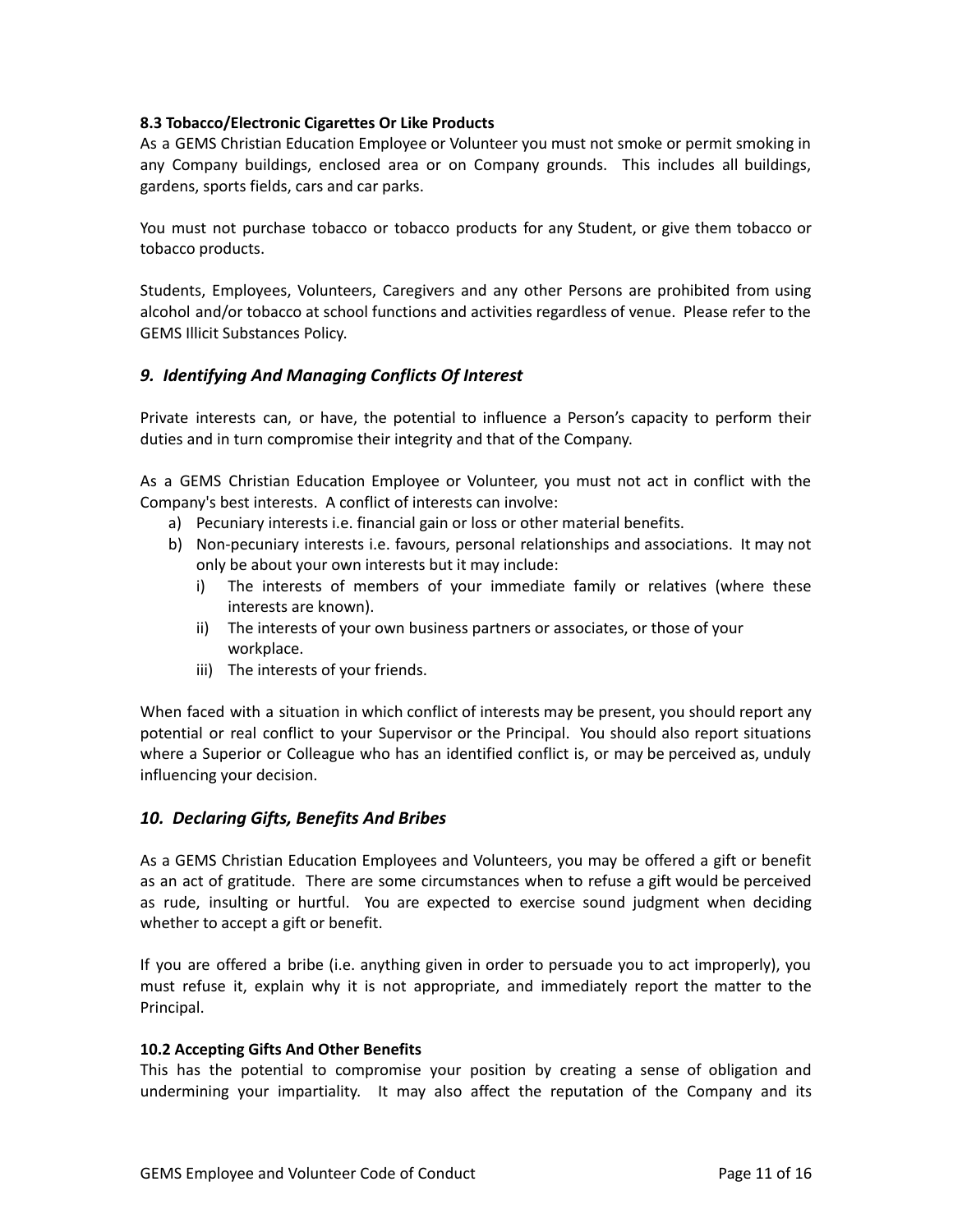Employees. You must not create the impression that any other Person or Company is influencing the Company or the decisions or actions of any of its Employees.

#### <span id="page-12-0"></span>**10.3 If You Are Offered A Gift Or Benefit**

You should always consider the value and purpose of a gift or benefit before making any decision about accepting it. A gift that is more than nominal value (e.g. \$100) must not become personal property. You should either politely refuse it or advise the contributor that you will accept it on behalf of GEMS Christian Education.

#### <span id="page-12-1"></span>**10.4 When Such A Gift Is Accepted**

You must advise your Principal. They will determine how it should be treated and make a record of its receipt. Depending on the nature and value of the gift, it may be appropriate to record the gift in the asset register as a donation or other such record established for that purpose.

#### <span id="page-12-2"></span>**10.5 Competition Prizes Through Work**

Sometimes employees might, in the course of their work, win a prize of significant monetary value e.g. a computer, from another Company. Prizes are usually considered the property of GEMS Christian Education. If you win a prize you must advise your Supervisor or the Principal who will determine how the prize should be treated and recorded.

## <span id="page-12-3"></span>*11. Communication And Protecting Confidential Information*

As a GEMS Christian Education Employee or Volunteer you are required to comply with the established line of communication with Caregivers and those responsible for Student Welfare. You should be mindful of confidentiality when in discussions with these Caregivers and Organisations. You cannot provide a guarantee of confidentiality if the matter under discussion requires mandatory reporting.

#### <span id="page-12-4"></span>**11.1 Personal Information**

You should not disclose personal information about another Employee to Students or Caregivers or discuss their work performance.

#### <span id="page-12-5"></span>**11.2 Internal Communications**

All matters discussed in Company meetings and memos are to be treated confidentially and not discussed with Students, members of the GEMS community, or the public.

#### <span id="page-12-6"></span>**11.3 Media**

The media should not be given access to Students or allowed entry to GEMS Christian Education Campuses or activities without the express permission of the Principal or Executive Principal. You should not make any comments to the media about the Company, Students or Caregivers without the express permission of the Principal or Executive Principal.

#### <span id="page-12-7"></span>**11.4 Confidential information**

As a Company Employee or Volunteer, you must:

- a) Only use confidential information for the work-related purpose it was intended.
- b) Unless authorised to do so by legislation, not disclose or use any confidential information without the express permission of the Principal.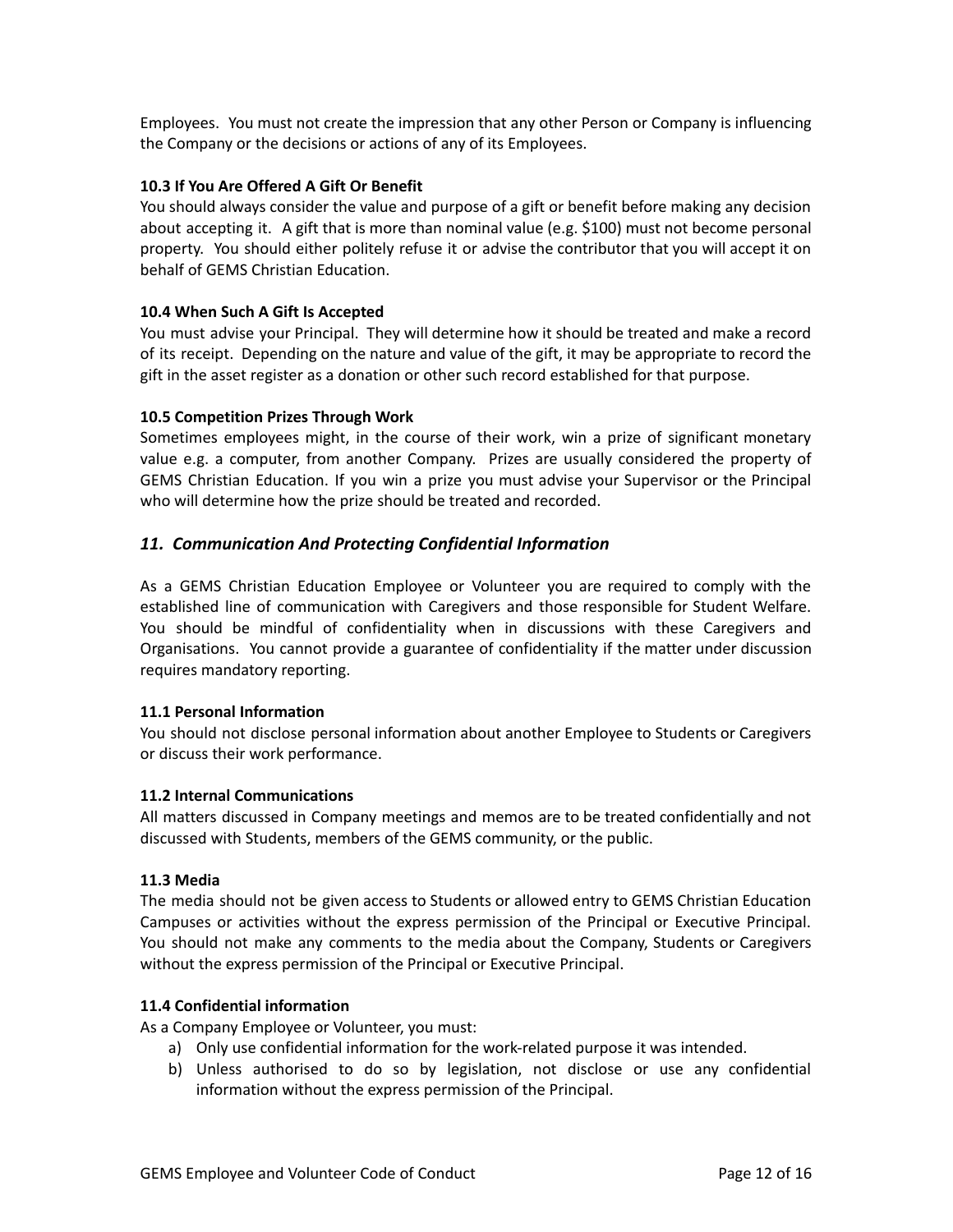c) Make sure that confidential information, in any form, cannot be accessed by unauthorised people.

#### <span id="page-13-0"></span>**11.5 Privacy**

Sensitive and personal information should only be provided to people, either within or outside the Company, who are authorised to have access to it.

You should always exercise caution and sound judgment in discussing the personal information of Students, Caregivers, Employees and Others with other Employees. Normally information should be limited to those who need to know in order to conduct their duties, or to those who can assist in carrying out the Company's work because of their expertise.

#### <span id="page-13-1"></span>*12. Record keeping*

All GEMS Christian Education Employees and Volunteers have a responsibility to:

- a) Create and maintain full, accurate and honest records of their activities, decisions and other business transactions.
- b) Capture or store records in the Company's record systems.
- c) Not destroy or remove records without appropriate authorisation.

#### <span id="page-13-2"></span>**12.1 Resposibilities**

Supervisors have a responsibility to ensure that the Employees and Volunteers reporting to them comply with their records management obligations.

Employees and Volunteers responsible for assessing and recording marks for Students' work must do so accurately, fairly and in a manner that is consistent with relevant policy and the requirements of the Company. They must maintain the confidentiality of all official information and documents which are not publicly available or which have not been published.

#### <span id="page-13-3"></span>*13. Copyright And Intellectual Property*

When creating material you need to ensure the intellectual property rights of others are not infringed and information is recorded about any third party copyright/other rights included in materials.

Advice relating to sharing or licensing the Company's intellectual property should be sought from the Executive Principal.

The Company cannot give away or assign its intellectual property without the approval of the Executive Principal.

If an Employee or Volunteer develops material that relates to their role within the Company, the copyright in that material will belong to the Company. This may apply even if the material was developed in their own time or at home.

The Company's intellectual property (including copyright), should not be used for private purposes without obtaining written permission from the Executive Principal.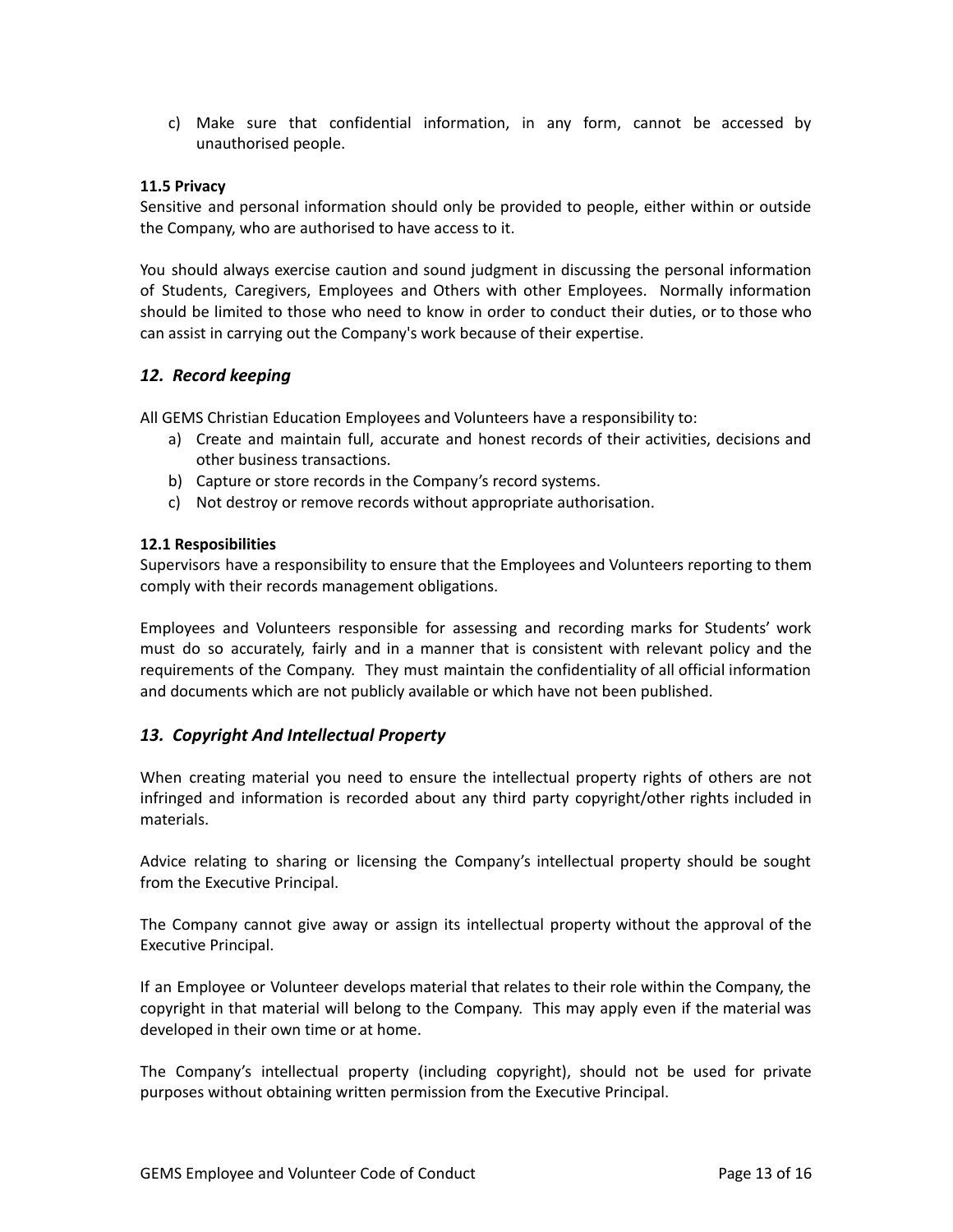# <span id="page-14-0"></span>*14. Employees and Volunteers Lifestyle Requirement*

Gems Christian Education Ltd is an educational institution with a clear religious basis and purpose. The Company's Statement of Faith sets out the doctrines, tenets, beliefs and teachings which are core to the Company. We base our teachings and beliefs on the Bible (both Old and New Testaments), which the Company regards as the inspired and inerrant Word of God. These documents inform our understanding of the lifestyle values which Employees and Volunteers who work in this organisation are required to respect and maintain at all times, and should be understood as source documents, defining our doctrines, tenets, beliefs and teachings.

Gems Christian Education Ltd was established by and maintains strong links to Hopelands Church (formerly 3CI) and as such operates as a religious community.

# <span id="page-14-1"></span>*15. Statement of Faith and Lifestyle Expectation*

Please refer to the GEMS Foundation Statements.

According to the constitution of the organisation, the organisation's's statement of faith is that of the Church Christian Covenant Community Limited. (Hopelands Church)

- **1** We believe in the plenary-verbal inspiration of the accepted canon of Scriptures as originally given. The Scriptures are infallible, inerrant, and the sole and final authority for all matters of faith and conduct (2 Timothy 3:16; 1 Corinthians 2:13).
- **2** We believe in the Eternal Godhead who has revealed himself as One God existing in Three Persons, Father, Son and Holy Spirit, distinguishable but indivisible (Matthew 28:19; 2 Corinthians 13:14).
- **3** We believe in the creation, test and fall of man as recorded in Genesis: his total spiritual depravity and inability to attain to divine righteousness (Romans 5:12 to 18).
- **4** We believe in the Lord Jesus Christ, the Saviour of men, conceived of the Holy Spirit, born of the virgin Mary, very God and very man (Luke 1:26-35; 1 John 1:18; Isaiah 7:14; Isaiah 9:6).
- **5** We believe Christ died for our sins, was buried and rose again the third day, and personally appeared unto his disciples (1Corinthians 15:1-4; Romans 4:25).
- **6** We believe in the bodily ascension of Jesus to Heaven, his exaltation, and personal, literal and bodily coming again the second time for his Church (John 14:2,3; 1 Thessalonians 4:13-18).
- **7** We believe in the salvation of sinners by grace, through repentance and faith in the perfect and sufficient work of Christ by which we obtain remission of sins (Ephesians 2:8,9; Hebrews 9:12,22; Romans 5:11).
- **8** We believe in the necessity of water baptism by immersion in the Name of the Eternal Godhead in order to fulfil the command of the Lord Jesus Christ (Matthew 28:19; Acts 2:34-36; 19:1-6).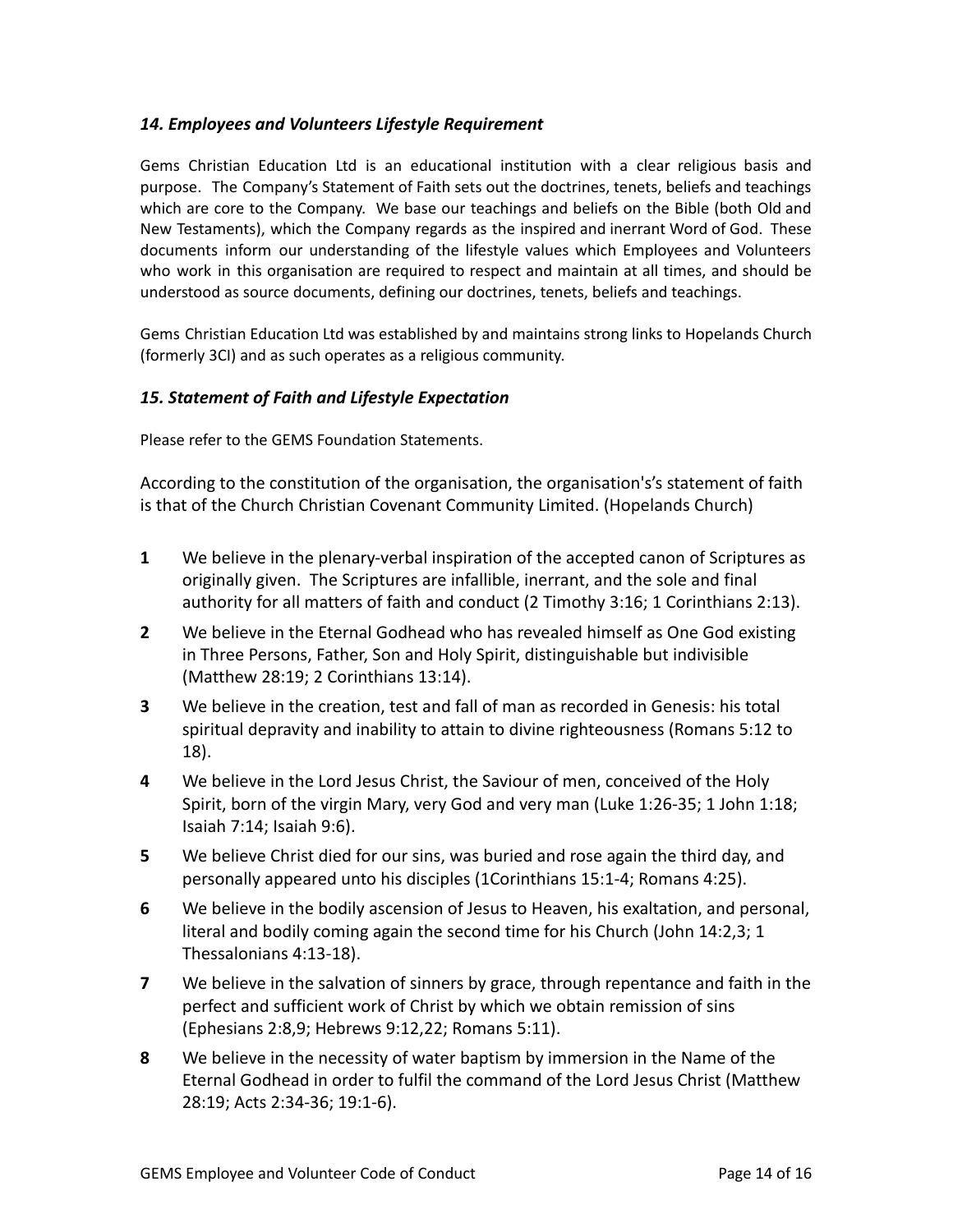- **9** We believe in the baptism of the Holy Spirit as a real experience at, or subsequent to salvation, with the Scriptural evidence, namely speaking in other tongues as the Spirit gives utterance (Acts 2:1-4; 8:14-17; 10:44-46; Galatians 3:14,15).
- **10** We believe in the operation of the gifts of the Spirit as enumerated in 1 Corinthians 12-14, as manifested in the early Church.
- **11** We believe in the Spirit-filled life, a life of separation from the world and perfecting in the fear of God as expressing the true Christian's faith (Ephesians 5:18; 2 Corinthians 6:14; 7:1).
- **12** We believe in the healing of the body by divine power, or divine healing in its various aspects as practiced in the early Church (Acts 4:30; Romans 8:11; 1 Corinthians 12:9; James 5:14).
- **13** We believe in the table of the Lord, commonly called the Communion or the Lord's Supper, for believers (1Corinthians 11:28-32; Matthew 26:26-28).
- **14** We believe in the reality and personality of the devil, and eternal judgement in the Lake of Fire for the devil and his angels (Matthew 25:41; Revelation 20:14,15).
- **15** We believe in eternal life for believers (John 5:24; 3:16) and eternal punishment for the unbelievers (Mark 9:43-48; 2 Thessalonians 1:9; Revelation 20:10-15).
- **16** We believe that there is one true universal Church, made up of genuine believers, but this one universal Church is also composed of many local churches in given localities. These churches are under the sovereign headship of the Lord Jesus Christ, exercising autonomous government under him, administering all its local affairs and ministry, as well as the propagation of the Gospel (Acts 15:22; Matthew 16:18; 18:15-20).
- **17** We believe that government is ordained of God, and the powers that be, are ordained as ministers of God to us for good. To resist the powers and the ordinances is to resist the ordinance of God. We are subject, not only for wrath's sake but for conscience sake, rendering to all their dues, custom to whom custom, fear to whom fear, honor to whom honor. We declare our loyalty to our government and its leaders and will assist in every way possible consistent with our faith in the Scriptures as Christian citizens (Romans 13).

This is the statement of faith of GEMS Christian Education Ltd and we expect that all staff acknowledge that it be in essence the same as their personal statement of faith, based on Christian Biblical Principles. We acknowledge that there may be small particular points of variance in relation to point (9) above and staff must accept individuals varying views of belief in relation to this point.

These teachings are expounded in many of GEMS Christian Education's public and internal documents, both printed and on the website and made available to Employees as part of their appointment process and in their employment. These documents inform our understanding of the lifestyle values, which Employees and Volunteers who work in this Company are required to respect and maintain.